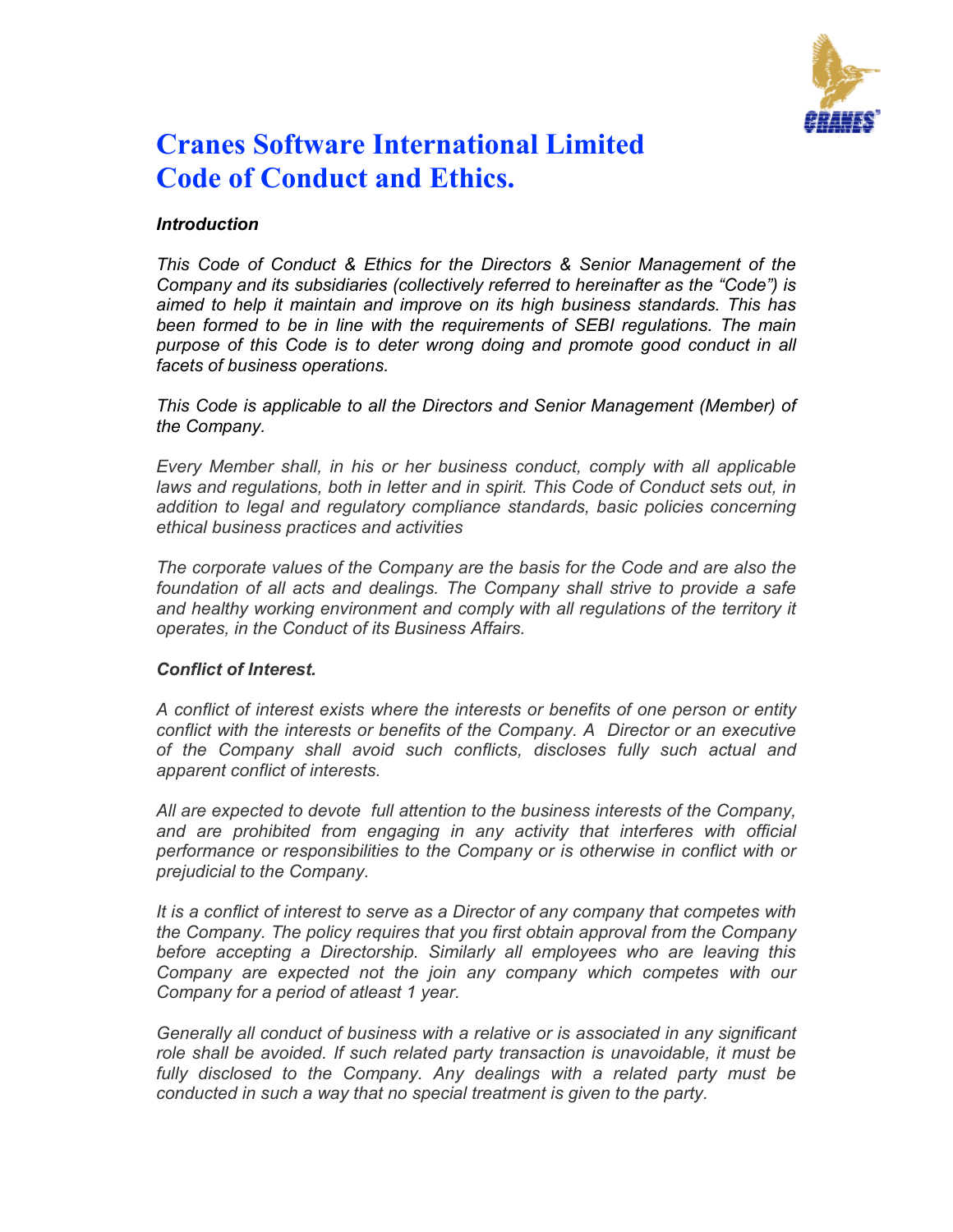

*The Company discourages the employment of relatives in positions or assignments within the same department and prohibits the employment of such individuals in positions that have a financial dependence or influence (e.g., an auditing or control relationship, or a supervisor/subordinate relationship).Willful withholding of information regarding a prohibited Relationship / reporting arrangement may be subject to corrective/ penal action as may be deemed fit by the Company.* 

*Notwithstanding that such or other instances of conflict of interest exist due to any historical reasons, adequate and full disclosure by the interested employees should be made to the company's HR Department. It is also incumbent upon every employee to make a full disclosure of any interest which the employee or the employee's immediate family, which would include parents, spouse and children, may have in a company or firm which is a supplier, customer, distributor of or has other business dealings with his or her company.* 

*Every employee who is required to make a disclosure as mentioned above shall do so, in writing, to the HR Department, who shall forward the information along with comments to place it before the MD/CEO and/or the Board of Directors / Executive committee appointed by the board and, upon a decision being taken in the matter, the employee concerned will be required to take necessary action as advised to resolve / avoid the conflict.* 

*If an employee fails to make a disclosure as required herein, and the management of its own accord becomes aware of an instance of conflict of interest that ought to have been disclosed by the employee, the management shall take a serious view of the matter and consider suitable disciplinary action against the employee.* 

*All doubts in this regard need to be clarified with Executive Vice President –HR and/or the Chief Financial Officer of the Company who shall obtain such clarifications as required from the Board to enable provide the clarification..* 

## *Compliances with the Local Laws & Regulations.*

*All Directors / Officers shall comply with the Local Laws and regulations in all their dealing. They shall acquire appropriate knowledge of the legal requirements relating to their duties so as to enable them to recognize the potential dangers and to know when to seek advice of the CFO. They shall be responsible for the actions taken for such non-compliances. The Company shall be committed to enhance shareholder value and comply with all regulations and laws that govern shareholders' rights. The Board of Directors of the Company shall inform its shareholders about all relevant aspects of the company's business, and disclose such information in accordance with the respective regulations and agreements.*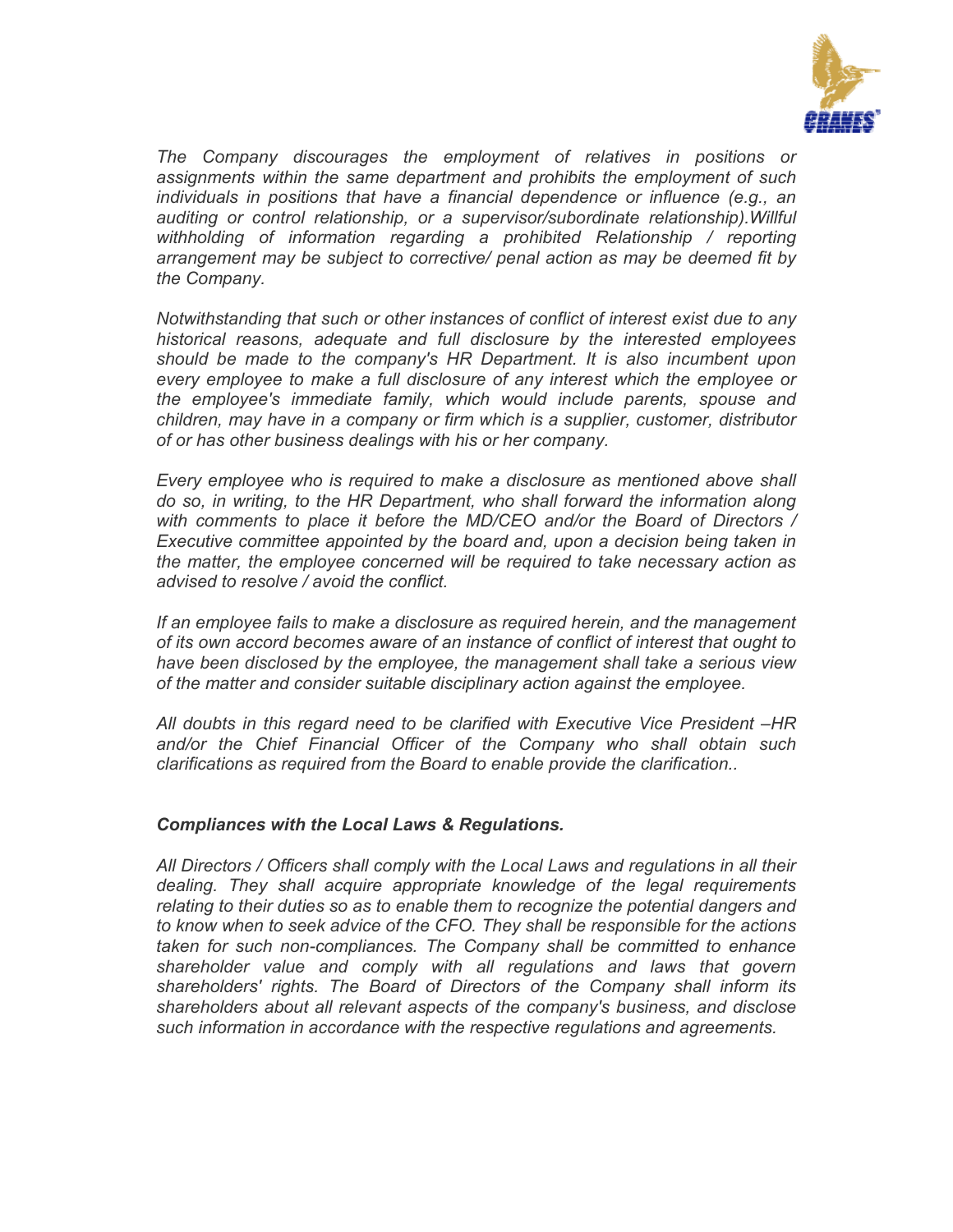

#### *Asset Ownership Policy*

*The assets of the Company have to be protected at all times from loss, damage, misuse or theft and they shall be utilized optimally utilization of assets and to report and record all transactions. These assets may only be used for business purposes and other purposes specifically approved by the Company and must never be used for illegal purposes. Employees who have access to proprietary and confidential information must take every precaution to keep it confidential. Every employee should protect the reputation of the Company, its employees and its products. Employees should never make any false or artificial entries in any records.* 

## *Policy against Insider Trading*

*Insider trading is prohibited by both Law as well as by the Company policy. Insider Trading generally involves the act of subscribing or buying or selling of the Company's Securities, when in the possession of any Unpublished Price Sensitive Information about the Company. It also involves disclosing any Unpublished Price Sensitive Information about the Company to others who could subscribe or buy or sell the Company's Securities.* 

*The Company has a separate Code of Conduct for Insider trading, and all Directors / Officers shall strictly adhere to the same in all their dealings.* 

## *Intellectual Property Rights*

*It shall be the duty of every Employee shall identify and protect the intellectual properties, trade secrets and other confidential information owned by the Company and it's clients or associates because it is critical to our success. By "Intellectual Property Rights ( IPR )" we mean generally patented or potentially patentable inventions, trademarks, service marks, trade names, copyrightable subject matter, and trade secrets.* 

#### *Confidential Information*

*The employees may come across a number of confidential information which may take many forms. The Company has nondisclosure agreements to fit any particular situation, and will coordinate appropriate execution of such agreements on behalf of the company. Even after a nondisclosure agreement is in place, you should accept only the Information necessary to accomplish the purpose of receiving it and not for any other purpose. Such information shall be disclosed on a NEED TO KNOW basis to Company employees with a need to know the information.*